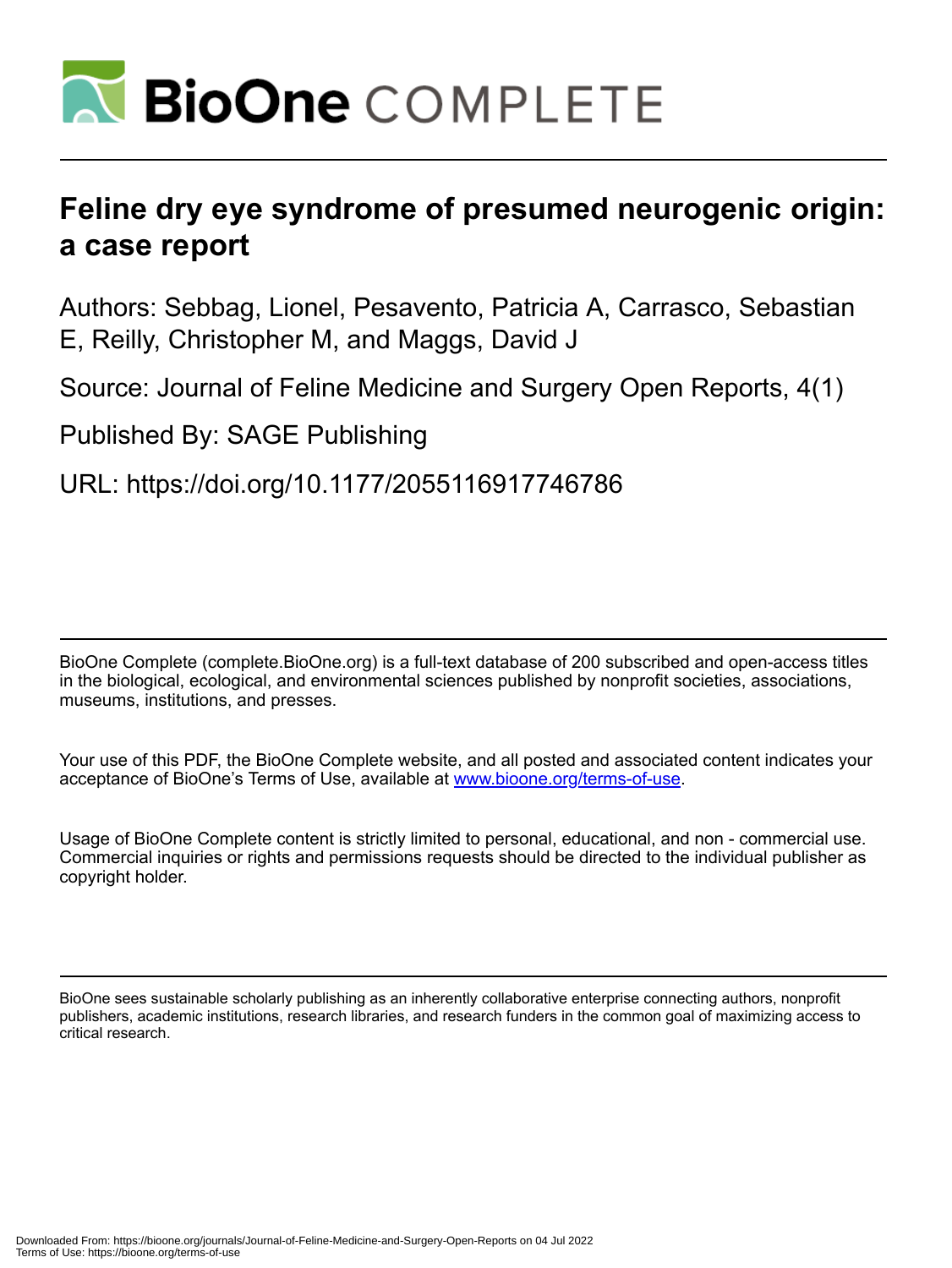Case Report





## **Feline dry eye syndrome of presumed neurogenic origin: a case report**

DOI: 10.1177/2055116917746786 *Journal of Feline Medicine and Surgery Open Reports*  $1 - 7$ © The Author(s) 2017 Reprints and permissions: [sagepub.co.uk/journalsPermissions.nav](https://uk.sagepub.com/en-gb/journals-permissions)

[journals.sagepub.com/home/jfmsopenreports](https://journals.sagepub.com/home/jfmsopenreports
)

This paper was handled and processed by the American Editorial Office (AAFP) for publication in *JFMS Open Reports*



## **Lionel Sebbag1,2, Patricia A Pesavento3, Sebastian E Carrasco3, Christopher M Reilly3,4 and David J Maggs5**

## **Abstract**

*Case summary* A 14-year-old female spayed Abyssinian cat, which about 1 year previously underwent thoracic limb amputation, radiotherapy and chemotherapy for an incompletely excised vaccine-related fibrosarcoma, was presented for evaluation of corneal opacity in the left eye (OS). The ocular surface of both eyes (OU) had a lackluster appearance and there was a stromal corneal ulcer OS. Results of corneal aesthesiometry, Schirmer tear test-1 (STT-1) and tear film breakup time revealed corneal hypoesthesia, and quantitative and qualitative tear film deficiency OU. Noxious olfactory stimulation caused increased lacrimation relative to standard STT-1 values suggesting an intact nasolacrimal reflex. Various lacrimostimulants were administered in succession; namely, 1% pilocarpine administered topically (15 days) or orally (19 days), and topically applied 0.03% tacrolimus (47 days). Pilocarpine, especially when given orally, was associated with notable increases in STT-1 values, but corneal ulceration remained/ recurred regardless of administration route, and oral pilocarpine resulted in gastrointestinal upset. Tacrolimus was not effective. After 93 days, the cat became weak and lame and a low thyroxine concentration was detected in serum. The cat was euthanized and a necropsy performed. Both lacrimal glands were histologically normal, but chronic neutrophilic keratitis and reduced conjunctival goblet cell density were noted OU.

*Relevance and novel information* The final diagnosis was dry eye syndrome (DES) of presumed neurogenic origin, associated with corneal hypoesthesia. This report reinforces the importance of conducting tearfilm testing in cats with ocular surface disease, as clinical signs of DES were different from those described in dogs.

**Accepted:** 8 November 2017

## **Introduction**

Dry eye syndrome (DES), characterized by decreased aqueous tear production, is common in companion animals.1 Although little is known about feline DES, the condition is well described in dogs where reported causes include immune-mediated dacryoadenitis, congenital glandular aplasia/hypoplasia, and drug-induced or neurogenic glandular dysfunction.1 Neurogenic DES may result from dysfunction of afferent (trigeminal nerve) and/or efferent (parasympathetic/sympathetic) innervation of the lacrimal glands but is primarily associated with parasympathetic dysfunction in dogs.2 To our knowledge, neurogenic DES has been reported only in cats with dysautonomia.3 The purpose of this report is to describe a case of feline neurogenic DES not associated with dysautonomia, and to detail clinicopathologic findings, diagnostic test results and response to therapy.

#### **Corresponding author:**

Lionel Sebbag Dr Med Vet, Lloyd Veterinary Medical Center, Iowa State University College of Veterinary Medicine, Ames, IA, USA Email: [lsebbag@iastate.edu](mailto:lsebbag@iastate.edu)

 $\circledcirc$ Creative Commons Non Commercial CC BY-NC: This article is distributed under the terms of the Creative Commons Attribution-NonCommercial 4.0 License (http://www.creativecommons.org/licenses/by-nc/4.0/) which permits non-commercial use, reproduction and distribution of the work without further permission provided the original work is attributed as specified on the SAGE and Open Access pages (https://us.sagepub.com/en-us/nam/open-access-at-sage).

<sup>1</sup>Veterinary Medical Teaching Hospital, School of Veterinary Medicine, University of California–Davis, Davis, CA, USA 2Department of Veterinary Clinical Sciences, Iowa State University College of Veterinary Medicine, Ames, IA, USA

<sup>3</sup>Department of Pathology, Microbiology and Immunology, School of Veterinary Medicine, University of California–Davis, Davis, CA, USA

<sup>4</sup>Insight Veterinary Specialty Pathology, Austin, TX, USA 5Department of Surgical and Radiological Sciences, School of Veterinary Medicine, University of California–Davis, Davis, CA, USA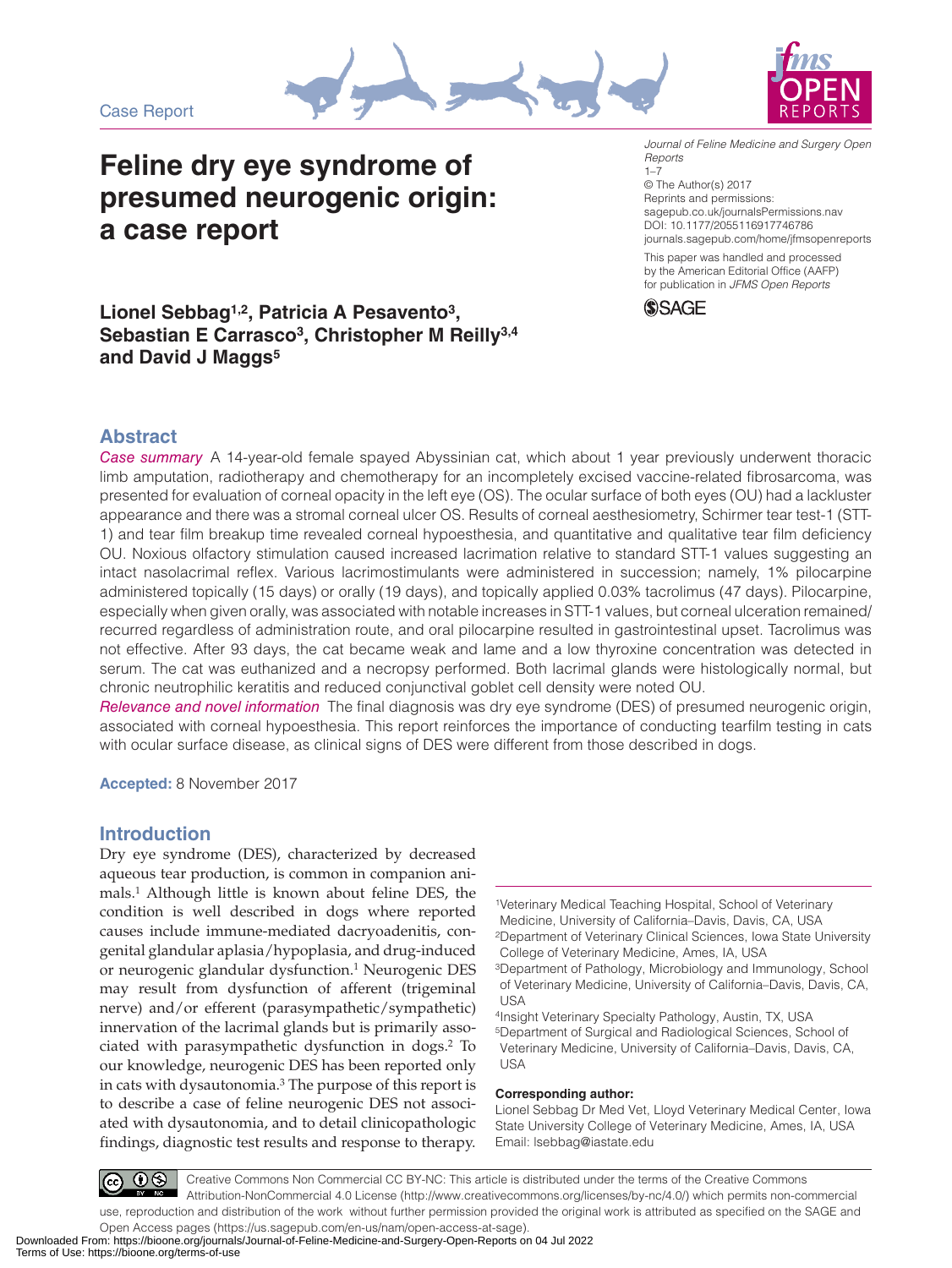## **Case description**

A 13-year-old female spayed Abyssinian cat (3.5 kg) was evaluated for incompletely excised grade II thoracic wall fibrosarcoma caudal to the right scapula, presumed to be vaccine-associated. Results of complete blood count, serum biochemistry and urinalysis were within normal limits. Feline immunodeficiency virus and feline leukemia virus test results were negative (SNAP FeLV/FIV Combo; IDEXX). Evidence of tumor metastasis was not detected on thoracic radiographs or abdominal ultrasound. Complete amputation of the right forelimb was performed, followed by radiotherapy (54 Gy fractionated over 18 sessions of 3 Gy within 3 weeks) and doxorubicin chemotherapy (four doses of 18–20 mg/m2 given IV 3 weeks apart). Other than localized alopecia at the radiation site, adverse effects were not noted.

One year later (day 0), the cat was re-presented for evaluation of a 1 week history of corneal opacity in the left eye (OS). Medications at that time included L-lysine (500 mg PO q12h); terbutaline (0.625 mg PO q12h) and prednisolone (2.5 mg PO q48h) for asthma; tramadol (12.5 mg PO as needed) for arthritis; and ondansetron (2 mg PO q24h as needed) for inappetence. Menace response was intact in both eyes (OU). Dazzle and palpebral reflexes, oculocephalic reflex, and direct and consensual pupillary light reflexes were all normal OU. Both eyes were open with subtle crusted discharge at the medial canthi. The eyelids and meibomian gland profiles and orifices were normal OU. The surface of the right eye (OD) had a lackluster appearance with a 4 mm diameter region of mild superficial fibrosis in the axial cornea, which did not retain fluorescein. There was mild nuclear sclerosis OD. The ocular surface OS had a lackluster appearance and mild diffuse conjunctival hyperemia. There was a 5 mm diameter, vascularized, poorly demarcated circular ulcer with approximately 30% stromal loss in the temporal region of the left cornea, with mild perilesional edema but no malacia or stromal white blood cells. Remaining ophthalmic examination findings OS were normal other than mild nuclear sclerosis. Intraocular pressures (TonoVet; Jorgensen Laboratories) were 15 mmHg OU, and Schirmer tear test-1 results (STT-1; Merck Animal Health) were 0 mm/min OU. Clinical diagnoses were corneal scar OD, corneal stromal ulceration OS and reduced aqueous tear production OU. Treatment was started with 0.3% ofloxacin ophthalmic solution (1 drop OS q8h [Ocuflox; Akorn]) and hyaluronate (1 drop OU q8h [i-drop-Vet Plus; I-MED Pharma]).

On day 11 the ulcer OS had mostly re-epithelialized, although stromal loss persisted. However, there were numerous punctate areas of fluorescein retention in the interpalpebral cornea OS, and an ill-defined area of stippled fluorescein retention in the dorsal cornea OU (Figure 1a,b). Results of STT-1 (mm/min) were 7 OD and 0 OS. Central corneal touch threshold (CTT [Cochet-Bonnet

aesthesiometer; Luneau Ophtalmologie]; 0.12 mm nylon filament) was 1.0 cm OD (equivalent to  $12.8$  g/mm<sup>2</sup>) and 0 cm OS. Mean values for ophthalmically normal nonbrachycephalic cats are 3.5 cm (equivalent to 2.4 g/mm2).4 Approximately 10 mins following assessment of STT-1, the cat's nasolacrimal reflex was evaluated using a technique modified from that described in humans.5 Briefly, a standard STT strip was placed in the ventrotemporal conjunctival fornix OU, followed immediately by placement of a cotton ball soaked with 70% alcohol close to but not touching the cat's nostrils. After 30 s, the alcohol-soaked cotton-ball was removed, but the STT strips were left in position for another 30 s. Results (mm/min) were 7 OD and 5 OS. Tear film breakup time (TFBUT [DET; Akorn])<sup>6</sup> was  $4.0$  s OU (reference interval [RI]  $9.1-17.7$  s).<sup>6</sup> The clinical diagnosis was qualitative and quantitative tear film dysfunction OU, likely neurogenic in origin. Ofloxacin frequency was reduced to 1 drop OS q12h, and hyaluronate was replaced with heterologous feline serum (1 drop OU q4h) based upon reports in humans with severe dry eye disease.7

Re-examination on day 35 revealed resolution of the corneal ulcer OS with resultant focal fibrosis (Figure 1c). The STT-1 values (mm/min) were 5 OD and 4 OS. Figure 2 shows the lacrimostimulant and lacrimomimetic therapies used, as well as STT-1 values over the ensuing 81 days. Despite improved STT-1 values when 1% pilocarpine (Falcon Pharmaceuticals) was administered topically (days 35–50; 1 drop OU q24h) or orally using an escalating dose protocol described for dogs with neurogenic DES (days 50–69),<sup>2</sup> its use was discontinued owing to perceived adverse events. Superficial punctate corneal defects were noted with topical pilocarpine, and decreased appetite and a single episode of vomiting and excessive salivation were noted when the cat received three drops of pilocarpine orally, twice daily. The cat tolerated one or two drops orally twice daily. From days 69 to 116, tacrolimus 0.03% ointment (1/4" strip OU q12h; Stokes Pharmacy), heterologous feline serum (1 drop OU q4h) and cidofovir 0.5% (1 drop OU q12h) were used. No adverse effects were noted and the corneal ulcers healed; however, on day 116 the tear film appeared lackluster OU and STT-1 values had declined to levels similar to those prior to pilocarpine administration (5 mm/min OD, 4 mm/min OS). Beginning on day 93, the cat became weak and developed upper respiratory signs. Re-evaluation by an oncologist revealed left thoracic limb lameness and cervical pain; caudal brachial plexus dysfunction possibly due to sarcoma regrowth or a late effect from radiation was suspected. Serum thyroxine concentration (total T4) was markedly reduced  $(<0.5$ µg/dl; RI 1.1–3.3 µg/dl).

The cat's systemic health continued to decline and on day 119 the owners elected euthanasia and consented to post-mortem examination. Non-ocular post-mortem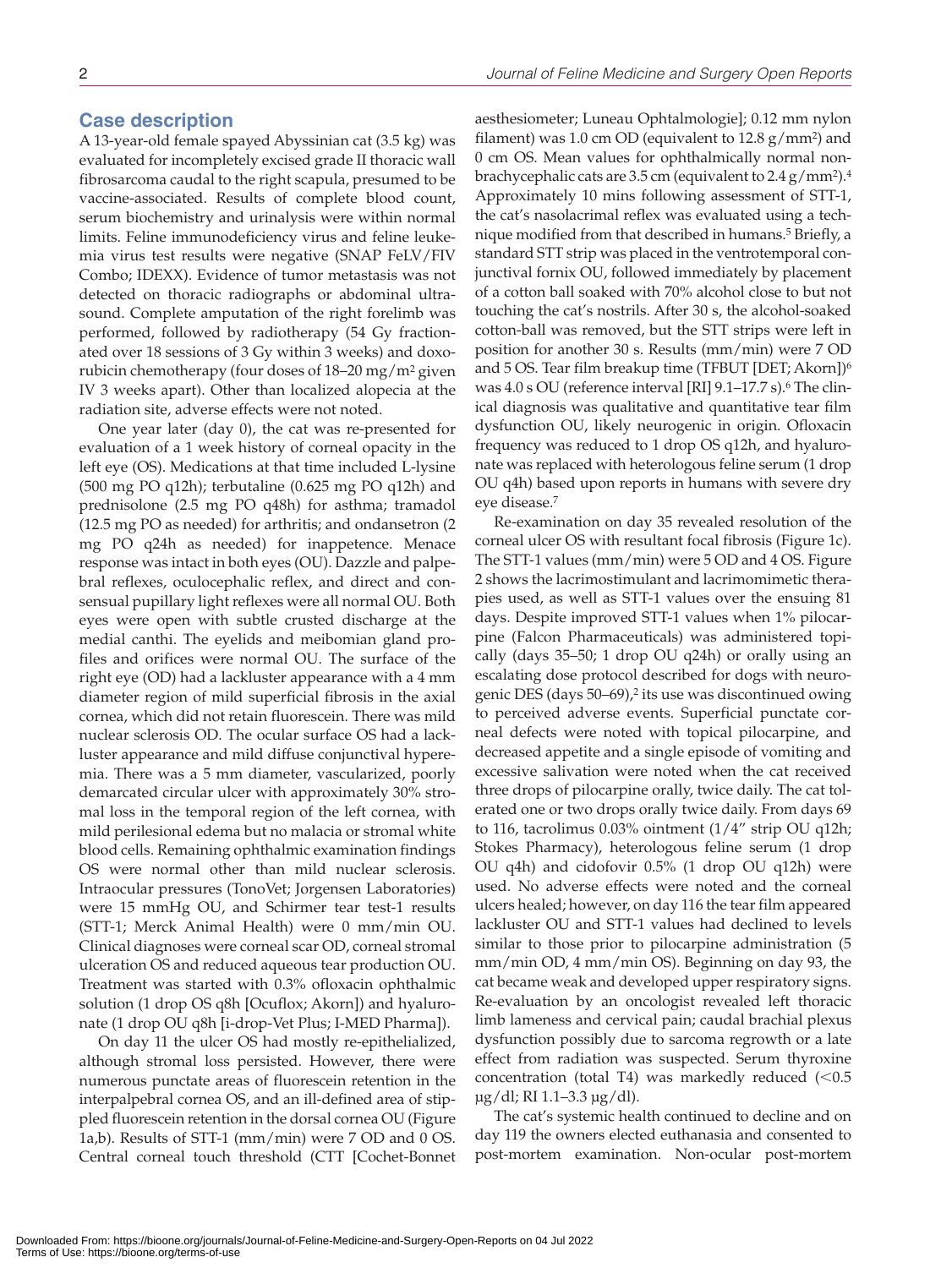

**Figure 1** Clinical images of the ocular surface of the (a,d) right and (b,c,e) left eyes of a 14-year-old female spayed Abyssinian cat with neurogenic dry eye syndrome in both eyes on  $(a,b)$  days 11, (c) 35 and  $(d,e)$  63 after initial presentation

findings included monophasic myocardial fibrosis (presumed to be due to previous infarction), generalized thyroid gland atrophy (presumed secondary to radiation therapy), and necrotic mucous and plant material within bronchioles (presumed to be due to ante-mortem aspiration). Corneal confocal microscopy performed immediately post-mortem using full-thickness scans set at 3 μm increments (Confoscan 4; Nidek) revealed attenuated and disorganized corneal epithelium and a diminished to regionally absent sub-basal nerve plexus but normal corneal stroma and endothelium OU (Figure 3).8 Histologic examination revealed that both corneas had mild neutrophilic inflammation, neovascularization, anterior stromal fibrosis, epithelial attenuation with segmental erosion and detachment (Figure 4). There also was multifocal lymphoplasmacytic blepharoconjunctivitis OU and mild

lipogranulomatous blepharitis OS. Conjunctival goblet cell density (GCD) was 0% on the anterior and 3% on the posterior surfaces (Figure 5) of the third eyelid; mean reference values for these locations are 48.8% and 12.6%, respectively.9 Small numbers of lymphocytes and plasma cells were scattered around individual tubuloalveolar structures in the orbital lacrimal and third eyelid glands OU (Figure 6). Presence of feline herpesvirus-1 (FHV-1) DNA in both trigeminal ganglia, orbital lacrimal glands and conjunctiva was assessed using quantitative PCR (Real-time PCR Research and Diagnostics Core Facility, University of California-Davis) performed on three 20 µm scrolls cut from formalin-fixed, paraffin-embedded blocks of each tissue.10 A new microtome blade was used for each tissue. Herpetic DNA was not detected in any tissue.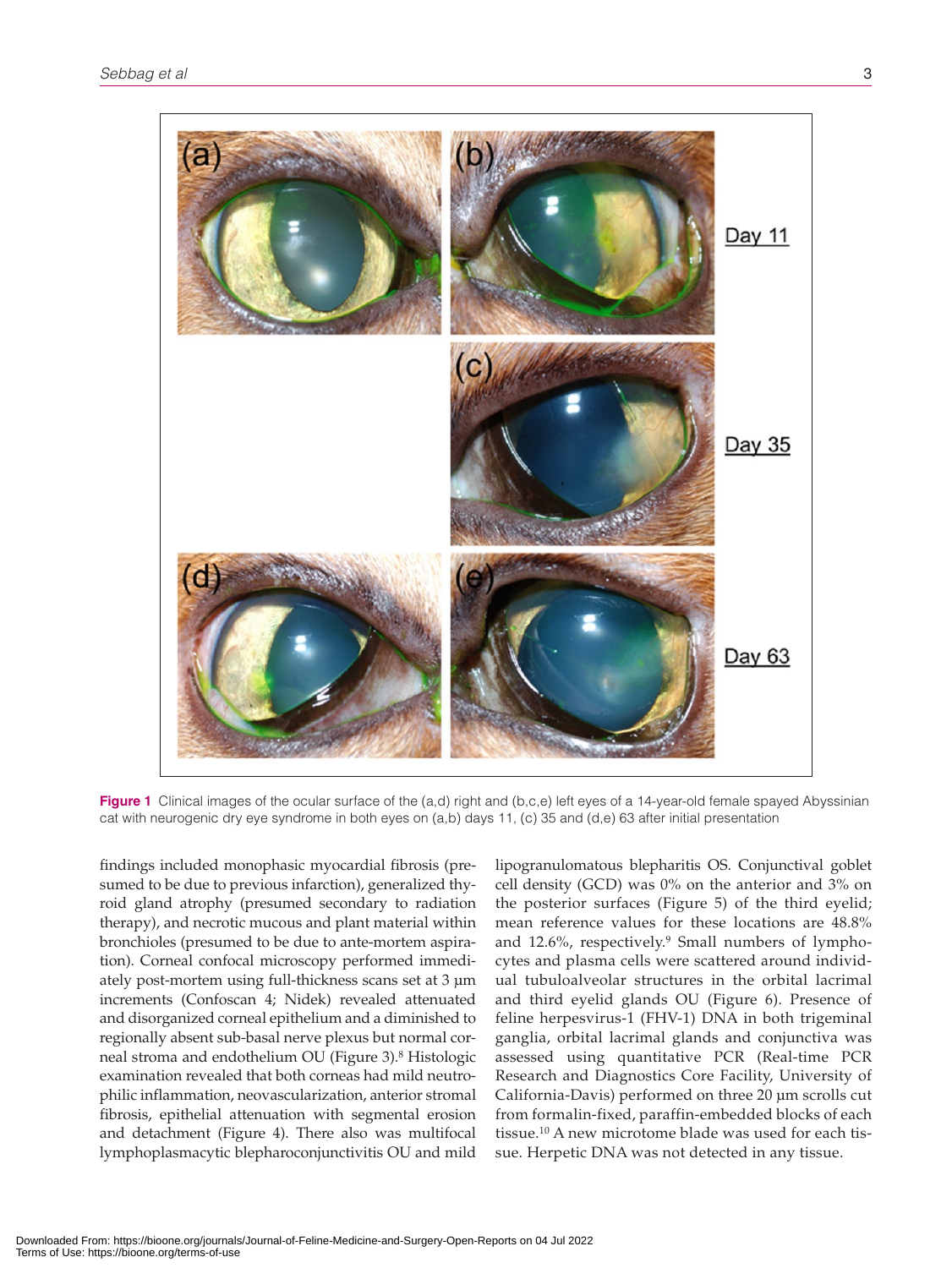

**Figure 2** Time course describing lacrimostimulant and lacrimomimetic therapy, as well as Schirmer tear test-1 (STT-1) values for the right eye (dark gray) and left eye (light gray) of a 14-year-old female spayed Abyssinian cat with neurogenic dry eye syndrome in both eyes. The horizontal dashed line represents the minimum STT-1 value considered normal in cats (9 mm/min).<sup>6</sup> Day number is relative to initial presentation

## **Discussion**

To our knowledge, this is the first report of feline neurogenic DES not associated with dysautonomia. This diagnosis was based on clinically evident keratoconjunctivitis, markedly reduced corneal sensitivity, reduced to absent STT-1 values without other detected cause and clinical response to therapies that improved STT-1 values. In addition to neurogenic quantitative tear film deficiency, it is possible that this cat's qualitative tearfilm deficiency (evidenced by decreased GCD and TFBUT) was of neurogenic origin.<sup>11</sup> However, it could also be secondary to chronic ocular surface inflammation.12 Despite such profound tearfilm deficiency, this cat did not have hallmark signs of canine DES (ie, 'keratoconjunctivitis sicca' or KCS), such as blepharospasm, mucoid discharge, or corneal vascularization, keratinization or melanosis. Rather, clinical evidence of DES in this cat was more subtle and included chronic, non-healing superficial corneal ulceration, superficial punctate fluorescein stain retention, a lackluster corneoconjunctival surface and mild-to-moderate conjunctival hyperemia. To differentiate canine and feline syndromes, here we have used the term DES rather than KCS.

Several factors indicate that neuronal dysfunction was the likely cause of DES in this cat. These include: (1) markedly decreased corneal sensitivity; (2) increased lacrimation in response to a noxious olfactory stimulus; (3) response to parasympathomimetic therapy; (4) lack of response to immunomodulatory therapy known to work in humans and dogs with immune-mediated

dacryoadenitis; and (5) lack of histologic evidence of lacrimal gland pathology sufficient to explain immunemediated dysfunction. Furthermore, reduced corneal sensitivity, normal lacrimal gland histology, increased STT-1 values OS following stimulation of the nasolacrimal reflex and increased STT-1 values in response to pilocarpine therapy all suggest that the lacrimal glands and their parasympathetic innervation retained function, and that corneal hypoesthesia was largely or solely responsible for this cat's DES. Testing the nasolacrimal reflex was particularly illuminating in this cat and warrants further study. Physiologic tear volume regulation and reflex tearing measured with the STT-1 require functional corneal innervation via the long ciliary nerves, $13$  whereas the nasolacrimal reflex relies upon stimulation of the nasociliary nerves which are sensory to the nasal mucosa rather than the cornea, and are not involved in normal physiologic tear volume regulation.14

The cause of neurogenic dysfunction in this cat is unclear. Recurrent corneal ulceration led to initial suspicion of FHV-1 as a causative agent, especially because chronic herpetic infection in humans can lead to trigeminal nerve dysfunction and resultant corneal hypoesthesia and decreased lacrimation, $15$  as seen in this cat. However, failure to detect FHV-1 DNA in the lacrimal glands, trigeminal ganglia or conjunctiva bilaterally argues against this. Rather, it seems more likely that dysfunction of afferent nerve fibers responsible for lacrimation may have resulted from peripheral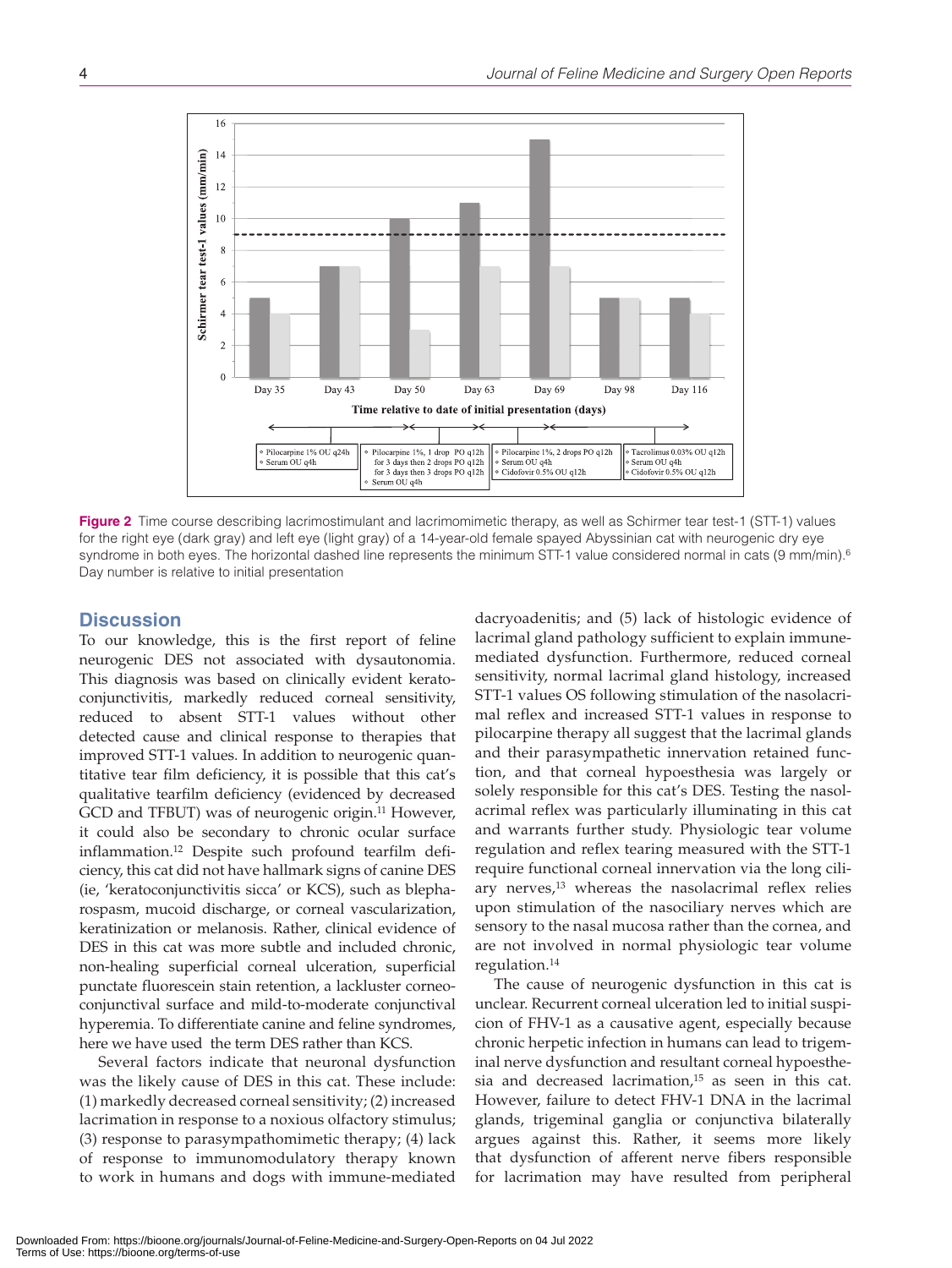

**Figure 3** Confocal photomicrographs of the cornea of a 14-year-old female spayed Abyssinian cat with neurogenic dry eye syndrome in both eyes. Note the (a) thin, disorganized epithelium with few hyper-reflective epithelial cells and leukocytes scattered within superficial to intermediate epithelial layers; (b) diminished to regionally absent sub-basal nerve plexus; (c) normal oval-shaped and elongated nuclei of keratocytes in the mid corneal stroma; and (d) normal corneal endothelial morphology and cell density (2400 cells/mm<sup>2</sup>; reference value 2520 cells/mm<sup>2</sup>).<sup>8</sup> Bar = 50 µm



**Figure 4** Photomicrographs of the cornea (a) OD and (b) OS of a 14-year-old female spayed Abyssinian cat with neurogenic dry eye syndrome OU. Both corneas had mild neutrophilic inflammation (black arrowhead), neovascularization (white arrow), anterior stromal fibrosis (asterisk), epithelial attenuation with segmental erosion and detachment (black arrow). Bar = 200 µm for gross images and 50 µm for insets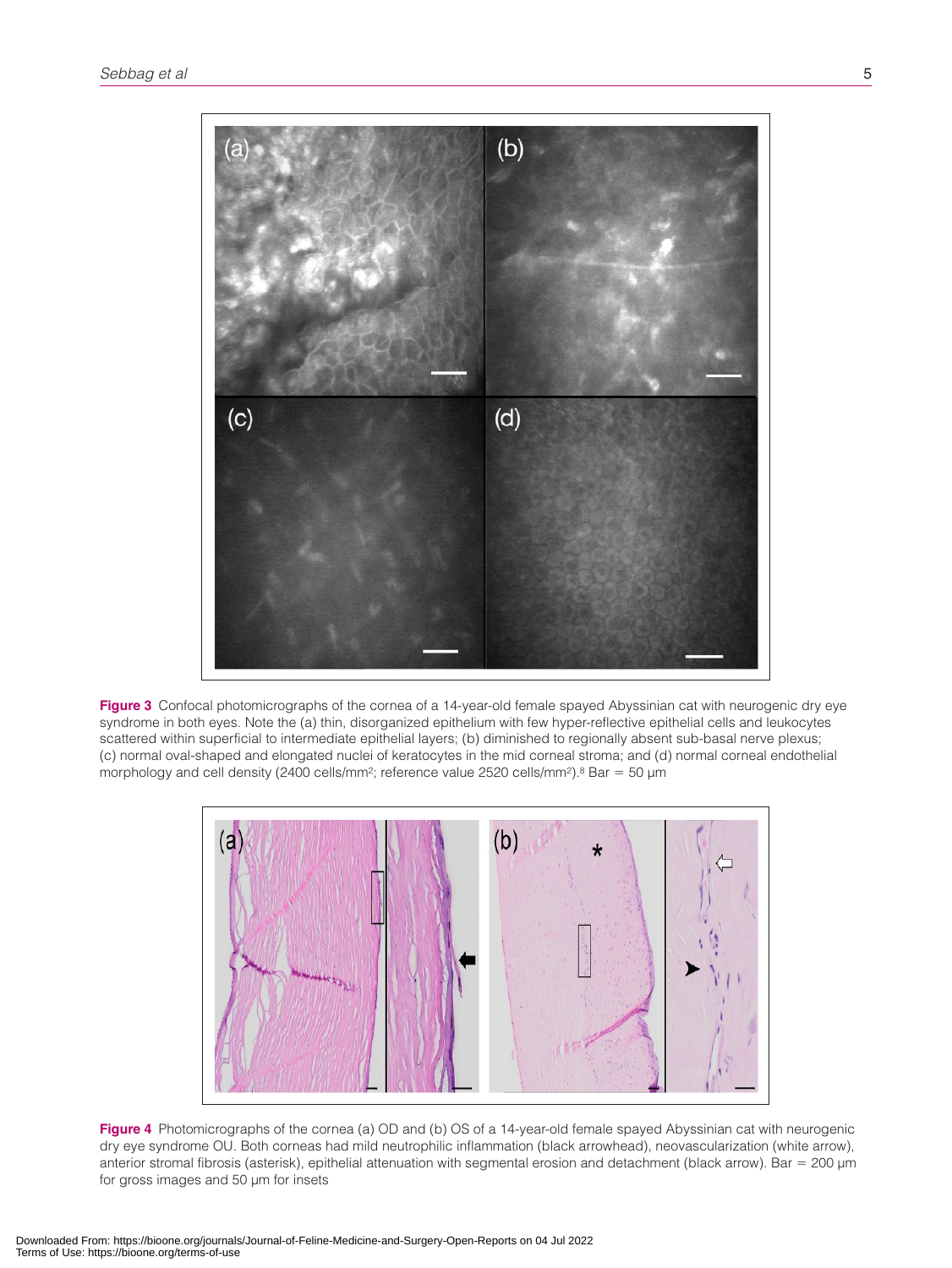

**Figure 5** Photomicrographs of the third eyelid OS of a 14-yearold female spayed Abyssinian cat with neurogenic dry eye syndrome OU. Sections were stained using the periodic acid–Schiff technique and goblet cells are stained magenta. Relative to published reference intervals,<sup>9</sup> conjunctival goblet cell density is markedly decreased on the (a, arrow) anterior and (b, arrowhead) posterior surfaces of the third eyelid. Bar =  $100 \mu m$ 



**Figure 6** Photomicrographs of the (a) orbital lacrimal gland OD and (b) third eyelid gland OS of a 14-year-old female spayed Abyssinian cat with neurogenic dry eye syndrome OU. Note the (a) small aggregates of lymphocytes (arrow) around lacrimal lobules embedded in adipose tissue OD; and (b) mild-to-moderate numbers of perivascular lymphocytes and plasma cells (arrowhead) in the lamina propria of the third eyelid gland OS. Bar = 100  $\mu$ m for (a) and 200  $\mu$ m for (b)

neuropathy of a different cause, perhaps as a result of hypothyroidism or radiation injury. Hypothyroidism has been linked to DES in dogs,<sup>16</sup> horses<sup>17</sup> and humans,<sup>18</sup> and peripheral neuropathy is the most common neurologic manifestation of hypothyroidism in companion animals.19 However, serum thyroid concentration was not assessed in our cat until 104 days after the diagnosis of neurogenic DES, and the cat was euthanized soon afterwards. Therefore, it is unclear whether hypothyroidism existed prior to development of neurogenic DES, or whether thyroid hormone supplementation would have restored tear production.

Therapy for patients with neurogenic DES is challenging but should include a lacrimomimetic and lacrimostimulant, and specific therapy for the cause of neurogenic dysfunction where possible. We used topically applied hyaluronate and heterologous feline serum as lacrimomimetics in this cat. Frequently applied serum may be superior to artificial tears in humans with severe dry eye disease,<sup>7</sup> and was well tolerated in our patient. We also used pilocarpine in this cat for its lacrimostimulant properties; however, adverse effects were noted (punctate corneal defects and gastrointestinal disturbance). While a causal association between these events and pilocarpine administration cannot be confirmed, they limited the client's willingness to continue pilocarpine administration despite improved STT-1 values. The other lacrimostimulant used – tacrolimus – did not improve STT-1 values, which is not surprising given that post-mortem examination failed to demonstrate immune-mediated dacryoadenitis. However, the closely related compound ciclosporin exerts a direct lacrimogenic effect even in eyes without dacryoadenitis,<sup>20</sup> and improves corneo-conjunctival sensitivity in human patients with dry eye.21 Unfortunately, these effects were not investigated in the current case as corneal sensitivity was not reassessed after initiation of tacrolimus therapy, and ciclosporin was not used.

## **Conclusions**

The ante- and post-mortem diagnosis in the cat presented here was neurogenic DES associated with corneal hypoesthesia, possibly secondary to hypothyroidism. This report suggests that tearfilm deficiency should be suspected in cats with subtle ocular surface disease, and a panel of diagnostic tests to characterize the tear volume and character, as well as the health of the functional lacrimal unit,<sup>13</sup> should be conducted, including assessment of STT-1, TFBUT, CTT, nasolacrimal reflex, and GCD.

**Acknowledgements** The authors thank Dr Sara Thomasy for assistance with confocal microscopy, John Doval and Chrisoula Agape-Toupadakis Skouritakis for assistance with image preparation, and Dr Tracy Drazenovich for technical assistance.